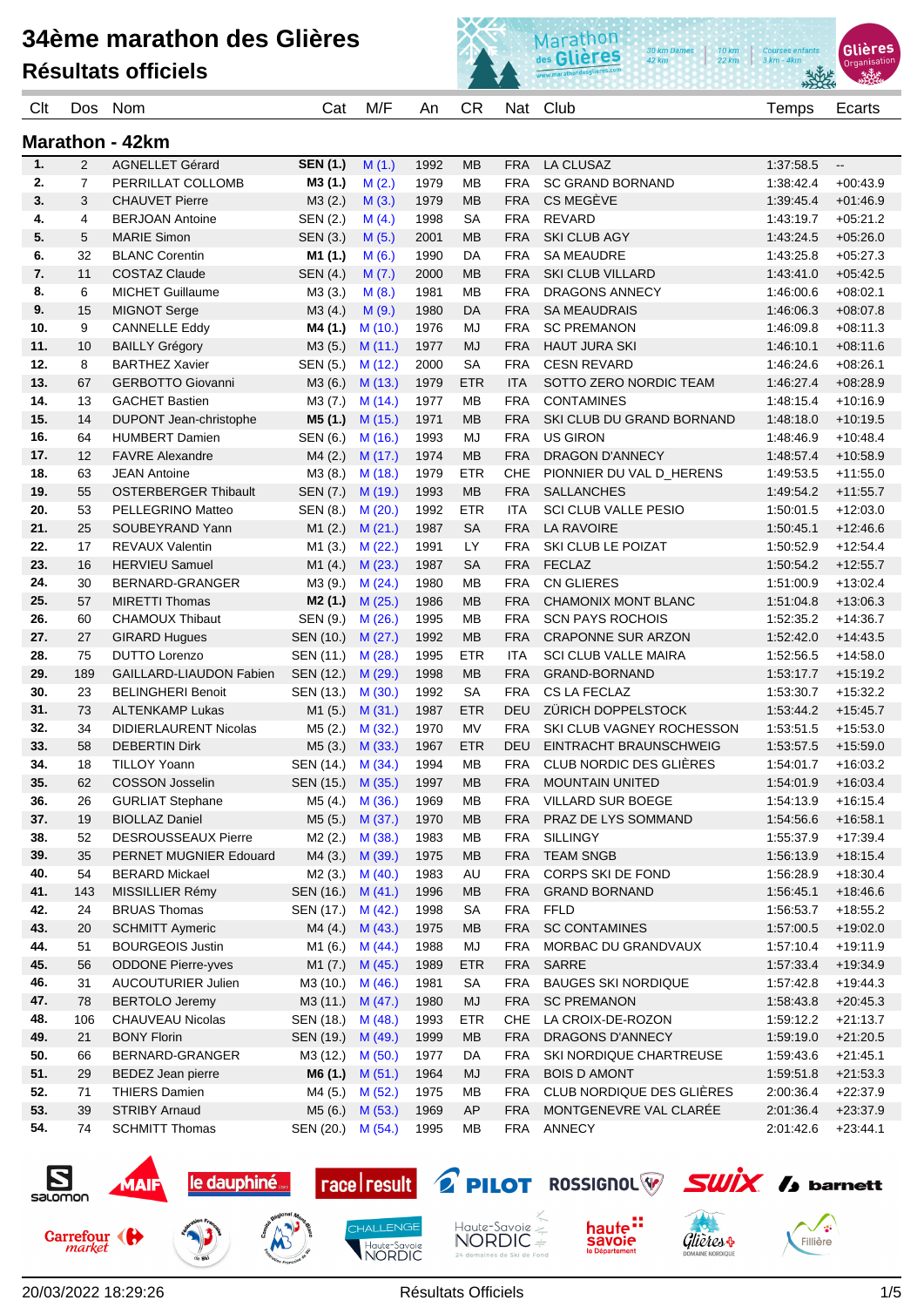



| Clt        | Dos.         | <b>Nom</b>                                         | Cat                | M/F                | An           | CR         | Nat                      | Club                                                   | Temps                  | Ecarts                   |
|------------|--------------|----------------------------------------------------|--------------------|--------------------|--------------|------------|--------------------------|--------------------------------------------------------|------------------------|--------------------------|
| 55.        | 44           | <b>BOISSIERE Julien</b>                            | M3 (13.)           | M (55.)            | 1978         | <b>MB</b>  | <b>FRA</b>               | <b>DRAGONS ANNECY</b>                                  | 2:02:12.5              | $+24:14.0$               |
| 56.        | 161          | LOVERA Ugo                                         | SEN (21.)          | M (56.)            | 1993         | <b>MB</b>  | <b>FRA</b>               | <b>TEAM MERMILLOD TRIATHLON</b>                        | 2:02:35.5              | $+24:37.0$               |
| 57.        | 40           | <b>ROUSSET Pierre</b>                              | M4 (6.)            | M(57.)             | 1976         | <b>SA</b>  | <b>FRA</b>               | <b>CESN REVARD</b>                                     | 2:02:54.7              | $+24:56.2$               |
| 58.        | 79           | <b>GRANGE Gaël</b>                                 | M2(4.)             | M (58.)            | 1985         | <b>MB</b>  | <b>FRA</b>               | <b>LES GETS</b>                                        | 2:02:55.1              | $+24:56.6$               |
| 59.        | 237          | <b>MEYER Germain</b>                               | SEN (22.)          | M (59.)            | 1999         | MB         | <b>FRA</b>               | <b>CUVAT</b>                                           | 2:02:58.3              | $+24:59.8$               |
| 60.        | 33           | <b>BUISSON Rémy</b>                                | M7 (1.)            | M(60.)             | 1960         | <b>MV</b>  | <b>FRA</b>               | <b>SKIEURS DU TANET</b>                                | 2:03:31.1              | $+25:32.6$               |
| 61.        | 65           | <b>FERRAND Mattéo</b>                              | SEN (23.)          | M(61.)             | 1998         | <b>SA</b>  | <b>FRA</b>               | <b>VAIVRE ET MONTOILLE</b>                             | 2:03:41.7              | $+25.43.2$               |
| 62.        | 42           | VELARD Rémi                                        | M5 (7.)            | M(62.)             | 1969         | DA         | <b>FRA</b>               | <b>SNB CHAMROUSSE</b>                                  | 2:04:36.4              | $+26.37.9$               |
| 63.        | 38           | <b>LONCHAMPT Franck</b>                            | M4(7.)             | M(63.)             | 1974         | <b>MJ</b>  | <b>FRA</b>               | <b>SC PRÉMANON</b>                                     | 2:04:53.3              | $+26.54.8$               |
| 64.        | 46           | <b>CHEVALLIER Nicolas</b>                          | M6(2.)             | M(64)              | 1962         | MВ         | <b>FRA</b>               | <b>SC CONTAMINES</b>                                   | 2:05:00.4              | $+27:01.9$               |
| 65.        | 43           | <b>GIBELLO Pierre-yves</b>                         | M5(8.)             | M(65.)             | 1967         | DA         | <b>FRA</b>               | <b>GUC GRENOBLE SKI</b>                                | 2:05:34.6              | $+27:36.1$               |
| 66.        | 112          | <b>CHALOIN Tom</b>                                 | SEN (24.)          | M(66.)             | 1995         | AP         | <b>FRA</b>               | SKI CLUB QUEYRAS                                       | 2:05:49.1              | $+27:50.6$               |
| 67.        | 200          | <b>COSTAZ Maxime</b>                               | M1(8.)             | M(67.)             | 1990         | <b>MB</b>  | <b>FRA</b>               | <b>VILLARD</b>                                         | 2:05:53.0              | $+27.54.5$               |
| 68.        | 59           | <b>MERCIER Eric</b>                                | M2(5.)             | M(68.)             | 1983         | <b>ETR</b> | CHE                      | NORDIC TEAM CHÂTEAU-D'OEX                              | 2:06:29.0              | $+28:30.5$               |
| 69.        | 236          | D'INTRONO-FAVIER Olivier                           | M4 (8.)            | M (69.)            | 1972         | <b>ETR</b> | CHE                      | <b>STELLA ALPINA</b>                                   | 2:06:36.8              | $+28:38.3$               |
| 70.        | 37           | <b>KUNTZINGER Francis</b>                          | M6(3.)             | M(70.)             | 1966         | <b>SA</b>  | <b>FRA</b>               | <b>CESN DU REVARD</b>                                  | 2:06:49.1              | $+28:50.6$               |
| 71.        | 36           | <b>PICCARD Franck</b>                              | M6(4.)             | M(71.)             | 1964         | <b>SA</b>  | <b>FRA</b>               | <b>CS SAISIES</b>                                      | 2:06:52.5              | $+28:54.0$               |
| 72.        | 89           | MOGUEROU Jonas                                     | M1 (9.)            | M(72.)             | 1991         | MВ         | <b>FRA</b>               | <b>BURDIGNIN</b>                                       | 2:06:58.4              | $+28.59.9$               |
| 73.        | 98           | <b>FOURNIER LANGLAIS</b>                           | SEN (25.)          | M (73.)            | 2001         | MB         | <b>FRA</b>               | <b>GRAND BORNAND</b>                                   | 2:07:14.1              | $+29:15.6$               |
| 74.        | 193          | <b>DERVIER Loic</b>                                | M2(6.)             | M(74)              | 1985         | MВ         | <b>FRA</b>               | S.C VILLARD SUR BOEGE                                  | 2:07:17.3              | $+29:18.8$               |
| 75.        | 45           | <b>SIMEON Erick</b>                                | M7(2.)             | M (75.)            | 1961         | DA         | <b>FRA</b>               | <b>US SAINT EGREVE</b>                                 | 2:07:18.3              | $+29:19.8$               |
| 76.        | 128          | <b>DESCOURVIERES</b>                               | M4 (9.)            | M (76.)            | 1976         | PE         | <b>FRA</b>               | LES ANGLES TRIATHLONS                                  | 2:07:19.3              | $+29:20.8$               |
| 77.        | 81           | <b>DANGELSER Cyril</b>                             | SEN (26.)          | M(77.)             | 1994         | SА         | <b>FRA</b>               | <b>CESN REVARD</b>                                     | 2:07:36.0              | $+29.37.5$               |
| 78.        | 175          | VIGNÉ Fabien                                       | M3 (14.)           | M (78.)            | 1977         | <b>MB</b>  | <b>FRA</b>               | CLUB NORDIQUE DES GLIÈRES                              | 2:07:41.7              | $+29.43.2$               |
| 79.        | 159          | <b>ARNOULD Louis</b>                               | SEN (27.)          | M (79.)            | 1992         | DA         | <b>FRA</b>               | CSN VILLARD-DE-LANS                                    | 2:07:42.2              | $+29.43.7$               |
| 80.        | 164          | <b>BARRAL Vincent</b>                              | M5 (9.)            | M(80.)             | 1967         | <b>MB</b>  | <b>FRA</b>               | <b>DRAGONS D'ANNECY</b>                                | 2:07:55.7              | $+29:57.2$               |
| 81.        | 173          | <b>FOGOLA Nicolas</b>                              | M3 (15.)           | M(81.)             | 1977         | MB         | <b>FRA</b>               | SC VILLARD SUR BOËGE                                   | 2:08:04.2              | $+30:05.7$               |
| 82.        | 187          | DAVID-CRUZ Denis                                   | M4 (10.)           | M(82.)             | 1975         | MВ         | <b>FRA</b>               | <b>CHARVONNEX</b>                                      | 2:08:22.2              | $+30.23.7$               |
| 83.        | 180          | <b>COURSON Adrien</b>                              | SEN (28.)          | M (83.)            | 2001         | <b>MB</b>  | <b>FRA</b>               | SKI CLUB D_AGY                                         | 2:08:59.5              | $+31:01.0$               |
| 84.        | 207          | <b>BERNARD François</b>                            | M3 (16.)           | M(84)              | 1979         | <b>MB</b>  | <b>FRA</b>               | <b>CHARVONNEX</b>                                      | 2:09:01.5              | $+31:03.0$               |
| 85.        | 221          | CHOUTEAU Luc                                       | M5 (10.)           | M (85.)            | 1969         | DA         | <b>FRA</b>               | SKI NORDIQUE CHARTREUSE                                | 2:09:18.1              | $+31:19.6$               |
| 86.        | 163          | <b>DUNOYER Pierre</b>                              | M3 (17.)           | M(86.)             | 1980         | MB         | <b>FRA</b>               | ENTENTE NORDIQUE DU HAUT                               | 2:09:28.3              | $+31:29.8$               |
| 87.        | 222          | <b>DURRENBERGER Simon</b>                          | M1 (10.)           | M(87.)             | 1988         | <b>MB</b>  | <b>FRA</b>               | ANNECY-LE-VIEUX                                        | 2:09:31.9              | $+31.33.4$               |
| 88.        | 50           | <b>DEMBOURG Lionel</b>                             | M5 (11.)           | M(88.)             | 1970         | PE         | <b>FRA</b>               | SC FONT ROMEU 66                                       | 2:10:20.2              | $+32:21.7$               |
| 89.        | 91           | <b>FAUX Guillaume</b>                              | M4 (11.)           | M (89.)            | 1976         | AP         | <b>FRA</b>               | <b>BRIANÇON</b>                                        | 2:10:35.2              | $+32:36.7$               |
| 90.        | 190          | <b>SASSOLAS Christophe</b>                         | M4 (12.)           | M (90.)            | 1972         | <b>MB</b>  | <b>FRA</b>               | <b>DUINGT</b>                                          | 2:11:11.8              | $+33:13.3$               |
| 91.        | 149          | <b>VIDAL Bertrand</b>                              |                    | M4 (13.) M (91.)   | 1973         | MB         | <b>FRA</b>               | SC VILLARD SUR BOËGE                                   | 2:11:27.1              | $+33:28.6$               |
| 92.        | 199          | RICOUR Cyprien                                     | $M2(7.)$ M $(92.)$ |                    | 1984         | MВ         | FRA                      | <b>CNG</b>                                             | 2:11:52.8              | $+33:54.3$               |
| 93.        | 103          | ROBIN Jean-marc                                    | M7 (3.)            | M (93.)            | 1961         | DA         | <b>FRA</b>               | VARCES ALLIERES ET RISSET                              | 2:12:44.8              | $+34:46.3$               |
| 94.        | 115          | <b>FAVRE-VICTOIRE Louis</b>                        | M7 (4.)            | M(94.)             | 1960         | MВ         | <b>FRA</b>               | <b>ALLINGES</b>                                        | 2:12:48.1              | $+34:49.6$               |
| 95.        | $\mathbf{1}$ | <b>CLARION Thomas</b>                              | M2 (8.)            | M (95.)            | 1982         | <b>MB</b>  | <b>FRA</b>               | HANDICAP-SPORTS-LOISIRS                                | 2:12:50.4              | $+34:51.9$               |
| 96.        | 194          | <b>DEFLACHE Xavier</b>                             | M3 (18.)           | M (96.)            | 1979         | MB         | <b>FRA</b>               | CAHAVANOD                                              | 2:12:51.2              | $+34:52.7$               |
| 97.<br>98. | 22<br>41     | <b>MOREL Philippe</b><br><b>DECHAMBOUX Jacques</b> | M6 (5.)            | M (97.)            | 1962<br>1966 | AU<br>MВ   | <b>FRA</b><br><b>FRA</b> | CLUB NORDIQUE PLOMB DU<br><b>CLUB NORDIQUE GLIERES</b> | 2:12:52.9<br>2:13:02.1 | $+34.54.4$               |
| 99.        | 76           | <b>ABRY Jean francois</b>                          | M6 (6.)<br>M7 (5.) | M (98.)<br>M (99.) | 1959         | <b>MB</b>  | <b>FRA</b>               | <b>DRAGONS ANNECY</b>                                  | 2:13:23.3              | $+35:03.6$<br>$+35:24.8$ |
| 100.       | 211          | <b>CARRIER Julien</b>                              |                    | M2 (9.) M (100.)   | 1982         | MB         | <b>FRA</b>               | <b>CSAV SKI COMPÉTITION</b>                            | 2:13:24.4              | $+35:25.9$               |
| 101.       | 214          | <b>GUEYTE Mathieu</b>                              | SEN (29.) M (101.) |                    | 1992         | AP         | <b>FRA</b>               | <b>POISY</b>                                           | 2:13:57.3              | $+35.58.8$               |
| 102.       | 198          | <b>VEISY Gwenael</b>                               | M3 (19.) M (102.)  |                    | 1979         | MB         | <b>FRA</b>               | <b>SAMOENS</b>                                         | 2:14:02.6              | $+36:04.1$               |
| 103.       | 228          | <b>ANTONY Xavier</b>                               | M5 (12.) M (103.)  |                    | 1970         | AU         | <b>FRA</b>               | CLUB NORDIQUE PLOMB DU                                 | 2:14:08.1              | $+36.09.6$               |
| 104.       | 111          | MUSSILLON Benjamin                                 | SEN (30.) M (104.) |                    | 2000         | MJ         | <b>FRA</b>               | <b>SC ABBAYE</b>                                       | 2:14:54.5              | $+36.56.0$               |
| 105.       | 72           | <b>CAMPESTRE Jean-marc</b>                         |                    | M6 (7.) M (105.)   | 1962         | DA         | <b>FRA</b>               | <b>COUBLEVIE</b>                                       | 2:15:10.9              | $+37:12.4$               |
| 106.       | 68           | <b>VULLIET Bertrand</b>                            |                    | M4 (14.) M (106.)  | 1975         | MB         | <b>FRA</b>               | SC LE GRAND BORNAND                                    | 2:15:14.5              | $+37:16.0$               |
| 107.       | 49           | PELLEGRINI Fabien                                  |                    | M4 (15.) M (107.)  | 1973         | <b>MB</b>  | <b>FRA</b>               | CNG                                                    | 2:15:16.7              | $+37:18.2$               |
| 108.       | 196          | <b>DUPARC Pascal</b>                               |                    | M6 (8.) M (108.)   | 1966         | MJ         | <b>FRA</b>               | POUGNY                                                 | 2:15:27.6              | $+37:29.1$               |
| 109.       | 138          | KOLESNIKOV-GAUTIER                                 | M1 (11.) M (109.)  |                    | 1990         | <b>ETR</b> | <b>CHE</b>               | <b>TRI-TOURISTS</b>                                    | 2:15:33.3              | $+37:34.8$               |
| 110.       | 233          | <b>FAURE Nicolas</b>                               | SEN (31.) M (110.) |                    | 1992         | LY         | <b>FRA</b>               | CONTREVOZ                                              | 2:15:38.6              | $+37:40.1$               |

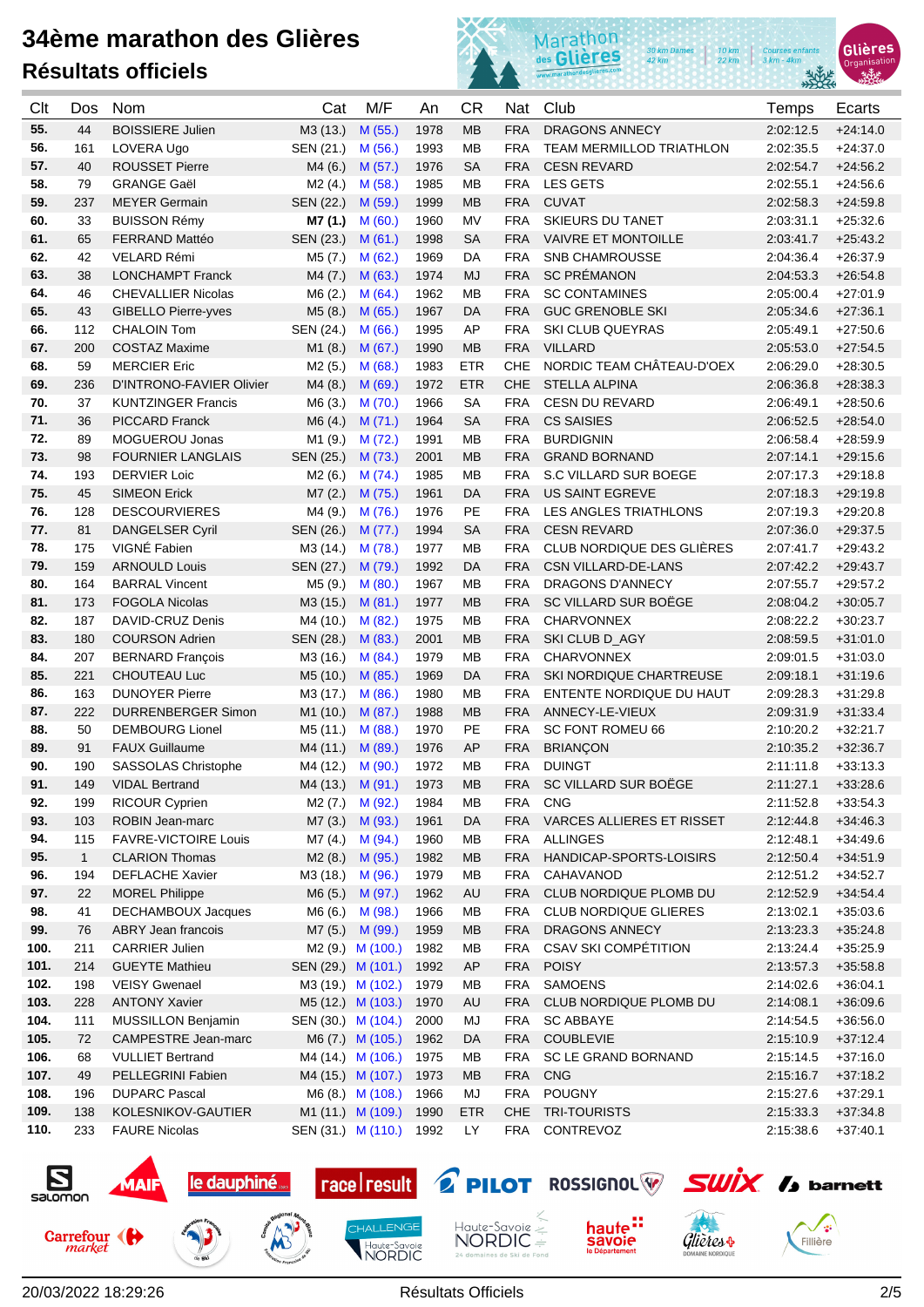

Glières

Organi

| Clt  | Dos | <b>Nom</b>                 | Cat                     | M/F                           | An   | <b>CR</b>  | Nat        | Club                         | Temps     | Ecarts     |
|------|-----|----------------------------|-------------------------|-------------------------------|------|------------|------------|------------------------------|-----------|------------|
| 111. | 144 | <b>RAFFORT Valentin</b>    |                         | M1 (12.) M (111.)             | 1990 | <b>MB</b>  | <b>FRA</b> | ALLONZIER-LA-CAILLE          | 2:15:49.9 | $+37:51.4$ |
| 112. | 167 | <b>BIGNON Johann</b>       | SEN (32.) M (112.)      |                               | 1992 | <b>MB</b>  | <b>FRA</b> | ANNECY ATHLÉTISME            | 2:16:06.8 | $+38:08.3$ |
| 113. | 179 | <b>MORETTI Denis</b>       |                         | M4 (16.) M (113.)             | 1973 | DA         | <b>FRA</b> | CE BD                        | 2:16:31.3 | $+38:32.8$ |
| 114. | 92  | <b>BOCQUET Ghislain</b>    |                         | M4 (17.) M (114.)             | 1976 | <b>MB</b>  | <b>FRA</b> | <b>EPAGNY METZ-TESSY</b>     | 2:16:59.6 | $+39:01.1$ |
| 115. | 85  | <b>GRINDLER Georges</b>    |                         | M8 (1.) M (115.)              | 1955 | <b>SA</b>  | <b>FRA</b> | <b>CS FECLAZ</b>             | 2:17:50.8 | $+39.52.3$ |
| 116. | 162 | <b>MOGHRABI Xavier</b>     |                         | M3 (20.) M (116.)             | 1980 | <b>ETR</b> | CHE        | VUFFLENS-LE-CHATEAU          | 2:17:51.5 | $+39:53.0$ |
| 117. | 151 | <b>CAPITANT Christophe</b> | M4 (18.) M (117.)       |                               | 1972 | MB         | <b>FRA</b> | <b>CHAVANOD</b>              | 2:18:05.0 | $+40:06.5$ |
| 118. | 168 | <b>FAVRE Fabien</b>        | M3 (21.) M (118.)       |                               | 1977 | <b>MB</b>  | <b>FRA</b> | <b>FLOTECH</b>               | 2:18:22.6 | $+40.24.1$ |
| 119. | 132 | <b>SEIGNEUR David</b>      | M4 (19.) M (119.)       |                               | 1975 | MB         | <b>FRA</b> | <b>SKI CLUB DE VILLARD</b>   | 2:18:53.7 | $+40.55.2$ |
| 120. | 232 | <b>PAGET Nicolas</b>       |                         | M6 (9.) M (120.)              | 1962 | МB         | <b>FRA</b> | <b>COMBLOUX</b>              | 2:18:58.5 | $+41:00.0$ |
| 121. | 152 | <b>CONTINSOUZA Joel</b>    |                         | M6 (10.) M (121.)             | 1963 | AU         | <b>FRA</b> | <b>CLERMONT SKI NORDIQUE</b> | 2:19:01.8 | $+41:03.3$ |
| 122. | 90  | <b>HISCOCK William</b>     | SEN (33.) M (122.)      |                               | 1993 | MВ         | <b>FRA</b> | <b>PRINGY</b>                | 2:19:48.3 | $+41.49.8$ |
| 123. | 120 | <b>ROUTIN Gilles</b>       | M2 (10.) M (123.)       |                               | 1986 | <b>SA</b>  | <b>FRA</b> | <b>LA FECLAZ</b>             | 2:20:09.5 | $+42:11.0$ |
| 124. | 101 | <b>LAPERRIERE Marie</b>    | <b>M3 (1.)</b> $F(1.)$  |                               | 1980 | MJ         | <b>FRA</b> | <b>HAUT-JURA SKI</b>         | 2:20:32.1 | $+42.33.6$ |
| 125. | 195 | <b>ZGLICZYNSKI Michal</b>  | SEN (34.) M (124.)      |                               | 1992 | <b>MJ</b>  | <b>POL</b> | <b>PREVESSIN MOENS</b>       | 2:21:03.4 | $+43.04.9$ |
| 126. | 86  | <b>MARCON Jacques</b>      |                         | M3 (22.) M (125.)             | 1978 | AU         | <b>FRA</b> | ST BONNET LE FROID           | 2:21:42.4 | $+43.43.9$ |
| 127. | 47  | <b>DUCHENE Bernard</b>     |                         | M8 (2.) M (126.)              | 1956 | <b>MB</b>  | <b>FRA</b> | DRAGONS ANNECY               | 2:22:04.0 | $+44.05.5$ |
| 128. | 223 | <b>FAVRE</b> Jean jacques  | M6 (11.) M (127.)       |                               | 1964 | DA         | <b>FRA</b> | <b>USSE ST EGREVE</b>        | 2:22:09.1 | $+44.10.6$ |
| 129. | 174 | <b>PILLARD Didier</b>      | M6 (12.) M (128.)       |                               | 1964 | <b>MJ</b>  | <b>FRA</b> | <b>US GIRON</b>              | 2:22:16.5 | $+44:18.0$ |
| 130. | 226 | <b>GONSETH Guillaume</b>   | M4 (20.) M (129.)       |                               | 1973 | <b>SA</b>  | <b>FRA</b> | CS LA FECLAZ                 | 2:22:38.0 | $+44:39.5$ |
| 131. | 231 | <b>DELPORTE Etienne</b>    | SEN (35.) M (130.)      |                               | 1993 | <b>MB</b>  | <b>FRA</b> | SAINT-ANDRÉ DE BOEGE         | 2:22:59.2 | $+45.00.7$ |
| 132. | 229 | <b>VERGNE François</b>     |                         | M7 (6.) M (131.)              | 1961 | MВ         | <b>FRA</b> | <b>ASO NTN-SNR</b>           | 2:23:06.7 | $+45.08.2$ |
| 133. | 205 | <b>VUILLEMIN Alain</b>     | M6 (13.) M (132.)       |                               | 1962 | MB         | <b>CHE</b> | <b>AS ROMANDIE</b>           | 2:23:34.1 | $+45:35.6$ |
| 134. | 181 | <b>SERMET Christophe</b>   | M4 (21.) M (133.)       |                               | 1973 | MВ         | <b>FRA</b> | <b>GROISY</b>                | 2:24:16.2 | $+46:17.7$ |
| 135. | 153 | <b>CADO Samuel</b>         | M3 (23.) M (134.)       |                               | 1981 | DA         | <b>FRA</b> | <b>SN CHARTREUSE</b>         | 2:24:28.7 | $+46.30.2$ |
| 136. | 201 | <b>CRITICOS Herve</b>      | M6 (14.) M (135.)       |                               | 1965 | DA         | <b>FRA</b> | <b>SAINT ISMIER</b>          | 2:24:33.6 | $+46.35.1$ |
| 137. | 206 | <b>ARNAUD Axel</b>         | SEN (36.) M (136.)      |                               | 1994 | MB         | <b>FRA</b> | 74330 - LOVAGNY              | 2:24:45.8 | $+46:47.3$ |
| 138. | 121 | <b>PERTUS Ludovic</b>      | M2 (11.) M (137.)       |                               | 1985 | <b>MJ</b>  | <b>FRA</b> | PRÉMANON                     | 2:24:59.1 | $+47:00.6$ |
| 139. | 95  | <b>FARON Jimmy</b>         | SEN (37.) M (138.)      |                               | 1998 | <b>MJ</b>  | <b>FRA</b> | <b>SC ABBAYE</b>             | 2:25:05.4 | $+47:06.9$ |
| 140. | 119 | <b>LEGRAND Remy</b>        | M2 (12.) M (139.)       |                               | 1986 | МB         | <b>FRA</b> | GLIÈRES-VAL-DE-BORNE         | 2:25:16.2 | $+47.17.7$ |
| 141. | 147 | <b>GARNIER Romain</b>      | M3 (24.) M (140.)       |                               | 1981 | <b>MJ</b>  | <b>FRA</b> | SKI CLUB SAINT-LUPICIN       | 2:25:27.8 | $+47:29.3$ |
| 142. | 219 | <b>ARRIGONI Sebastien</b>  | M5 (13.) M (141.)       |                               | 1970 | LY         | <b>FRA</b> | <b>BRION</b>                 | 2:25:48.9 | $+47.50.4$ |
| 143. | 113 | <b>BALLAY Hervé</b>        | M5 (14.) M (142.)       |                               | 1971 | <b>MV</b>  | <b>FRA</b> | <b>VENTRON</b>               | 2:25:54.5 | $+47:56.0$ |
| 144. | 155 | URIBE ZAMORA Jean-pierre   | M5 (15.) M (143.)       |                               | 1971 | MВ         | <b>FRA</b> | <b>BONNE</b>                 | 2:26:31.5 | $+48:33.0$ |
| 145. | 126 | <b>GIROD Thomas</b>        | M3 (25.) M (144.)       |                               | 1981 | MB         | <b>FRA</b> | <b>MINZIER</b>               | 2:26:38.9 | $+48.40.4$ |
| 146. | 118 | <b>BASSET Bruno</b>        |                         | M5 (16.) M (145.)             | 1967 | MB         | <b>FRA</b> | <b>MORZINE</b>               | 2:26:43.5 | $+48.45.0$ |
| 147. | 130 | <b>GALLAY Fabian</b>       |                         | M1 (13.) M (146.)             | 1989 | <b>MB</b>  | <b>FRA</b> | <b>CRUSEILLES</b>            | 2.26.48.2 | $+48.49.7$ |
| 148. | 131 | <b>PELURSON Gilles</b>     |                         | M7 (7.) M (147.)              | 1958 | MВ         | FRA        | ANNECY                       | 2:28:00.0 | $+50.01.5$ |
| 149. | 140 | <b>ELKAIM Claude</b>       |                         | M8 (3.) M (148.)              | 1954 | DA         | <b>FRA</b> | <b>NRV</b>                   | 2:28:35.7 | $+50.37.2$ |
| 150. | 160 | <b>LACOTTE Daniel</b>      |                         | M7 (8.) M (149.)              | 1959 | PE         | <b>FRA</b> | LA CABANASSE                 | 2:29:35.4 | $+51:36.9$ |
| 151. | 82  | ABBRACCHIO Jean            |                         | M4 (22.) M (150.)             | 1976 | PE         | <b>FRA</b> | LA CABANASSE                 | 2:29:38.6 | $+51:40.1$ |
| 152. | 238 | <b>NERRIERE Christian</b>  |                         | M5 (17.) M (151.)             | 1967 | DA         | FRA        | <b>SC BELLEDONNE</b>         | 2:31:11.0 | $+53:12.5$ |
| 153. | 215 | <b>GACHET Thierry</b>      |                         | M4 (23.) M (152.)             | 1976 | MJ         | <b>FRA</b> | <b>SKI CLUB MORBIER</b>      | 2:31:43.0 | $+53:44.5$ |
| 154. | 184 | <b>BRASSINE Guy</b>        |                         | M7 (9.) M (153.)              | 1959 | AU         | <b>FRA</b> | CLUB NORDIQUE PLOMB DU       | 2:32:13.5 | $+54:15.0$ |
| 155. | 110 | LE DIOURON Cedric          |                         | M3 (26.) M (154.)             | 1980 | <b>MB</b>  | <b>FRA</b> | ANNECY                       | 2:32:55.5 | $+54:57.0$ |
| 156. | 114 | MEUNIER Jean louis         |                         | M7 (10.) M (155.)             | 1959 | CE         | <b>FRA</b> | MONTPELLIER LUNEL SKI        | 2:33:04.8 | $+55:06.3$ |
| 157. | 186 | <b>LASSER Guillaume</b>    |                         | M3 (27.) M (156.)             | 1980 | <b>MB</b>  |            | FRA VILLAZ                   | 2:33:40.9 | $+55:42.4$ |
| 158. | 230 | <b>DIERSTEIN Laurent</b>   |                         | M5 (18.) M (157.)             | 1967 | MB         | <b>FRA</b> | <b>FILLIERE</b>              | 2:33:53.0 | $+55.54.5$ |
| 159. | 185 | <b>BONNET Romain</b>       |                         | M <sub>2</sub> (13.) M (158.) | 1984 | <b>MB</b>  | <b>FRA</b> | <b>PASSY</b>                 | 2:33:55.0 | $+55:56.5$ |
| 160. | 141 | PASCAL Jérôme              |                         | M3 (28.) M (159.)             | 1977 | PE         | <b>FRA</b> | SAILLAGOUSE                  | 2:34:23.1 | $+56.24.6$ |
| 161. | 209 | <b>GENAND-PINAZ Laurie</b> | <b>SEN (1.)</b> $F(2.)$ |                               | 1994 | МB         | <b>FRA</b> | CLUB NORDIQUE DES GLIÈRES    | 2:34:30.2 | $+56:31.7$ |
| 162. | 224 | <b>BIARD Marion</b>        | M2 (1.)                 | F(3.)                         | 1982 | МB         | <b>FRA</b> | <b>BONNEVILLE</b>            | 2:35:16.2 | $+57:17.7$ |
| 163. | 123 | <b>LAFFAY Alain</b>        |                         | <b>M9 (1.)</b> M (160.)       | 1950 | <b>MJ</b>  |            | FRA S.C JURA GESSIEN         | 2.35:34.5 | $+57:36.0$ |
| 164. | 136 | <b>VILLIBORD Marc</b>      |                         | M3 (29.) M (161.)             | 1980 | <b>MB</b>  | FRA        | CLUB NORDIC DES GLIÈRES      | 2:35:37.3 | +57:38.8   |
| 165. | 203 | <b>SIMONIN Bernard</b>     |                         | M5 (19.) M (162.)             | 1967 | <b>ETR</b> |            | FRA VEIGY-FONCENEX           | 2:35:59.8 | $+58.01.3$ |
| 166. | 122 | <b>DALLEMAGNE Ghislain</b> |                         | M8 (4.) M (163.)              | 1953 | MВ         | FRA        | DRAGONS D'ANNECY             | 2:36:21.4 | +58:22.9   |

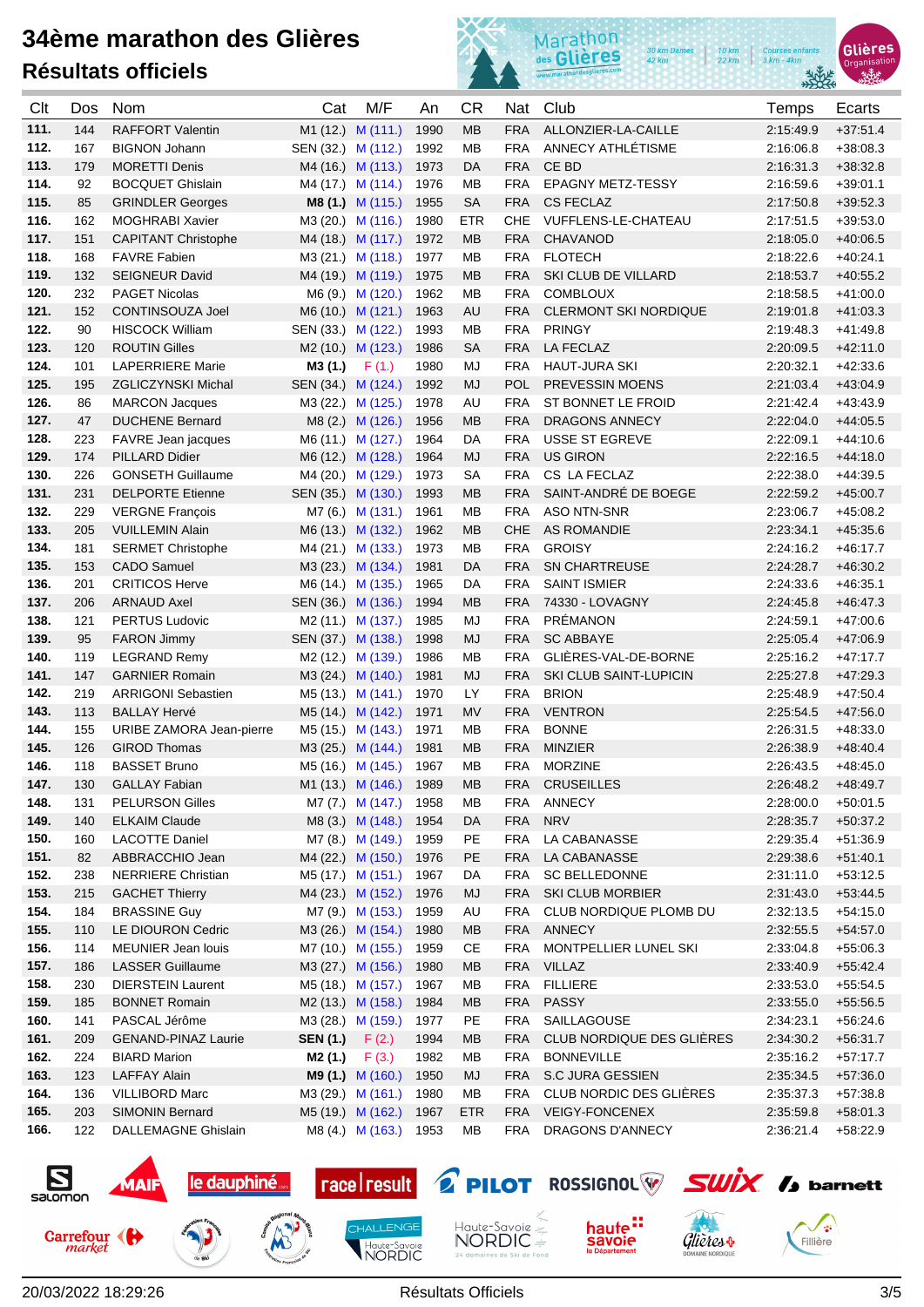



| Clt          | Dos        | <b>Nom</b>                                 | Cat                                    | M/F                    | An           | <b>CR</b>              | Nat                      | Club                       | Temps                  | Ecarts                       |
|--------------|------------|--------------------------------------------|----------------------------------------|------------------------|--------------|------------------------|--------------------------|----------------------------|------------------------|------------------------------|
| 167.         | 192        | <b>GALLIANO Nicolas</b>                    |                                        | M4 (24.) M (164.)      | 1973         | <b>ETR</b>             | <b>CHE</b>               | <b>JULDIDE</b>             | 2:36:40.1              | $+58.41.6$                   |
| 168.         | 213        | <b>SCHUMMER David</b>                      | M4 (25.) M (165.)                      |                        | 1972         | DA                     | FRA                      | <b>KIN 193</b>             | 2:37:23.4              | $+59.24.9$                   |
| 169.         | 100        | <b>BICHET Francois</b>                     |                                        | M8 (5.) M (166.)       | 1954         | CA                     | <b>FRA</b>               | <b>MIRAMAS</b>             | 2:37:56.7              | $+59:58.2$                   |
| 170.         | 234        | <b>DUVAL Frederic</b>                      | M4 (26.) M (167.)                      |                        | 1972         | МB                     | <b>FRA</b>               | <b>CNG</b>                 | 2:38:07.2              | $+1:00:08.7$                 |
| 171.         | 127        | <b>MARIN Pierre</b>                        | M2 (14.) M (168.)                      |                        | 1984         | <b>SA</b>              | <b>FRA</b>               | <b>CHAMBERY</b>            | 2:38:07.6              | $+1:00:09.1$                 |
| 172.         | 225        | <b>LANVERS Eric</b>                        | M5 (20.) M (169.)                      |                        | 1967         | MB                     | <b>FRA</b>               | VIUZ-EN-SALLAZ             | 2:39:23.8              | $+1:01:25.3$                 |
| 173.         | 150        | <b>REMY Jordan</b>                         | SEN (38.) M (170.)                     |                        | 1993         | <b>MB</b>              | <b>FRA</b>               | <b>BESANCON</b>            | 2:39:41.5              | $+1:01:43.0$                 |
| 174.         | 165        | <b>FERRARIS Hervé</b>                      | M3 (30.) M (171.)                      |                        | 1977         | МB                     | <b>FRA</b>               | ANNECY LE VIEUX            | 2:40:24.1              | $+1.02:25.6$                 |
| 175.         | 87         | <b>GAUCHE Guillaume</b>                    | SEN (39.) M (172.)                     |                        | 1994         | MB                     | <b>FRA</b>               | ANNECY-LE-VIEUX            | 2:40:35.2              | $+1:02:36.7$                 |
| 176.         | 117        | <b>MATELON Jean</b>                        | M7 (11.) M (173.)                      |                        | 1961         | МB                     | <b>FRA</b>               | LES VILLARDS-SUR-THÖNES    | 2:40:46.7              | $+1:02:48.2$                 |
| 177.         | 88         | <b>JOURNET Damien</b>                      | M3 (31.) M (174.)                      |                        | 1980         | <b>SA</b>              | <b>FRA</b>               | LA FECLAZ                  | 2:41:04.4              | $+1:03:05.9$                 |
| 178.         | 135        | <b>ROGER Benjamin</b>                      | M1 (14.) M (175.)                      |                        | 1989         | MВ                     | <b>FRA</b>               | <b>GROISY</b>              | 2:41:24.5              | $+1.03:26.0$                 |
| 179.         | 154        | <b>GUIMEZANES Matthieu</b>                 |                                        | M4 (27.) M (176.)      | 1976         | DA                     | <b>FRA</b>               | LE FOND À FOND             | 2:41:40.7              | $+1.03.42.2$                 |
| 180.         | 142        | <b>CHAUVET Daniel</b>                      | M7 (12.) M (177.)                      |                        | 1959         | MВ                     | <b>FRA</b>               | <b>SAINT GERVAIS</b>       | 2:42:01.6              | $+1:04:03.1$                 |
| 181.         | 177        | <b>MALVAL Guilhaume</b>                    |                                        | M2 (15.) M (178.)      | 1983         | <b>AU</b>              | <b>FRA</b>               | <b>VELORUCK</b>            | 2:42:06.3              | $+1.04:07.8$                 |
| 182.         | 104        | <b>FAVROT Kevin</b>                        | SEN (40.) M (179.)                     |                        | 1996         | MВ                     | <b>FRA</b>               | SAINT-PAUL-EN-CHABLAIS     | 2:42:20.0              | $+1:04:21.5$                 |
| 183.         | 125        | <b>FAVANTINES Olivier</b>                  |                                        | M6 (15.) M (180.)      | 1964         | MJ                     | <b>FRA</b>               | <b>SKI-CLUB VALSERHONE</b> | 2:43:33.4              | $+1.05.34.9$                 |
| 184.         | 169        | <b>SCHWEY Nicolas</b>                      |                                        | M4 (28.) M (181.)      | 1974         | MВ                     | <b>FRA</b>               | CLUB NORDIQUE DES GLIÈRES  | 2:44:24.9              | $+1.06:26.4$                 |
| 185.         | 102        | <b>GUERRY Brice</b>                        |                                        | M5 (21.) M (182.)      | 1970         | <b>MB</b>              | <b>FRA</b>               | SKI CLUB SALLANCHES        | 2:44:28.0              | $+1.06:29.5$                 |
| 186.         | 210        | <b>UNAL Gilles</b>                         |                                        | M5 (22.) M (183.)      | 1967         | <b>MB</b>              | <b>FRA</b>               | CUSY                       | 2:44:30.0              | $+1.06:31.5$                 |
| 187.         | 133        | <b>CAEN Philippe</b>                       |                                        | M8 (6.) M (184.)       | 1955         | MB                     | <b>FRA</b>               | <b>DRAGONS ANNECY</b>      | 2:44:44.8              | $+1.06:46.3$                 |
| 188.         | 134        | DE MAILLARD Cyrille                        | M1 (15.) M (185.)                      |                        | 1991         | МB                     | <b>FRA</b>               | ANNECY LE VIEUX            | 2:45:07.9              | $+1:07:09.4$                 |
| 189.         | 204        | VEYRAT-LACHENAL Didier                     | M6 (16.) M (186.)                      |                        | 1963         | MB                     | <b>FRA</b>               | <b>SEYNOD</b>              | 2:45:09.8              | $+1:07:11.3$                 |
| 190.         | 105        | <b>BATTAILLEUR David</b>                   | M5 (23.) M (187.)                      |                        | 1970         | IF                     | <b>FRA</b>               | MAGNY LES HAMEAUX          | 2:45:17.6              | $+1.07:19.1$                 |
| 191.         | 93         | ENTREMONT-PINGUET                          | M2 (16.) M (188.)                      |                        | 1984         | MB                     | <b>FRA</b>               | SAMOËNS                    | 2:45:44.4              | $+1.07:45.9$                 |
| 192.         | 178        | CHAMBET Jean pierre                        | M7 (13.) M (189.)                      |                        | 1960         | МB                     | <b>FRA</b>               | CHAVANOD                   | 2:46:18.4              | $+1.08:19.9$                 |
| 193.         | 182        | <b>SEXTON Kyle</b>                         | M1 (16.) M (190.)                      |                        | 1988         | <b>MB</b>              | ZAF                      | <b>SEVRIER</b>             | 2:46:29.5              | $+1.08:31.0$                 |
| 194.         | 108        | <b>COLLANGE Jean-jacques</b>               | M4 (29.) M (191.)                      |                        | 1976         | <b>ETR</b>             | <b>FRA</b>               | ROLEX SPORT                | 2:46:41.5              | $+1.08:43.0$                 |
| 195.         | 139        | LIMON Jean-paul                            | M7 (14.) M (192.)                      |                        | 1961         | <b>MV</b>              | <b>FRA</b>               | <b>MUNSTER</b>             | 2:46:45.4              | $+1.08.46.9$                 |
| 196.         | 220        | <b>GRAMMATICA Sandrine</b>                 | M4 (1.)                                | F(4.)                  | 1974         | DA                     | <b>FRA</b>               | LE PONT-DE-CLAIX           | 2:47:40.0              | $+1.09:41.5$                 |
| 197.<br>198. | 188        | <b>HANF William</b>                        | M3 (32.) M (193.)                      |                        | 1981         | MB                     | <b>FRA</b>               | ROCHE-SUR-FORON (74800)    | 2:48:11.5              | $+1:10:13.0$                 |
| 199.         | 107<br>171 | <b>BEAUQUIS Luc</b><br><b>GRENIER Rémy</b> | M5 (24.) M (194.)                      |                        | 1968<br>1983 | <b>MB</b><br><b>MJ</b> | <b>FRA</b><br><b>FRA</b> | PRÉMANON                   | 2:48:12.1<br>2:52:08.2 | $+1:10:13.6$<br>$+1:14:09.7$ |
| 200.         | 84         | <b>DE VIRGILIIS Francesco</b>              | M2 (17.) M (195.)<br>M1 (17.) M (196.) |                        | 1988         | <b>ETR</b>             | ITA                      | GENÈVE                     | 2:52:41.1              | $+1.14.42.6$                 |
| 201.         | 116        | <b>GAGNEREAUX Antoine</b>                  | SEN (41.) M (197.)                     |                        | 1998         | MB                     | <b>FRA</b>               | ANNECY                     | 2:53:11.3              | $+1:15:12.8$                 |
| 202.         | 191        | CARVALHO Nuno                              |                                        | M1 (18.) M (198.)      | 1991         | DA                     | <b>FRA</b>               | CORENC                     | 2:53:56.9              | $+1:15:58.4$                 |
| 203.         | 94         | <b>DEBONTRIDE Henri</b>                    |                                        | M6 (17.) M (199.) 1963 |              | DA                     | <b>FRA</b>               | USSE SKI NORDIQUE          | 2:54:24.7              | $+1:16:26.2$                 |
| 204.         | 212        | <b>CONDEMINE Yves</b>                      |                                        | M7 (15.) M (200.)      | 1960         | LY                     |                          | FRA VILLEURBANNE           | 2:54:34.5              | $+1:16:36.0$                 |
| 205.         | 197        | RAUX Emmanuel                              | M1 (19.) M (201.)                      |                        | 1989         | <b>MB</b>              | <b>FRA</b>               | ALLONZIER LA CAILLE        | 2:55:20.6              | $+1:17:22.1$                 |
| 206.         | 166        | <b>DELAUNAY Manon</b>                      | SEN (2.) F (5.)                        |                        | 1996         | MB                     | <b>FRA</b>               | TEAM MERMILLOD TRIATHLON   | 2:55:26.4              | $+1:17:27.9$                 |
| 207.         | 146        | <b>LATHUILLE Emmanuel</b>                  |                                        | M5 (25.) M (202.)      | 1971         | <b>MB</b>              | <b>FRA</b>               | SAINT JEAN DE SIXT         | 2:57:05.8              | $+1:19:07.3$                 |
| 208.         | 99         | MOUILLE Stéphane                           |                                        | M5 (26.) M (203.)      | 1970         | MB                     | <b>FRA</b>               | <b>BONNEVILLE</b>          | 2:59:46.6              | $+1:21:48.1$                 |
| 209.         | 145        | <b>BOCHATON Thomas</b>                     | SEN (42.) M (204.)                     |                        | 1995         | МB                     | <b>FRA</b>               | <b>CHABLAIS NORDIC</b>     | 3:00:46.2              | $+1:22:47.7$                 |
| 210.         | 80         | <b>MAXIT Clément</b>                       | M1 (20.) M (205.)                      |                        | 1990         | MB                     | <b>FRA</b>               | <b>CHABLAIS NORDIC</b>     | 3:01:50.4              | $+1:23:51.9$                 |
| 211.         | 129        | <b>DEMOUGE Arnaud</b>                      |                                        | M1 (21.) M (206.)      | 1989         | <b>MB</b>              | <b>FRA</b>               | <b>CHABLAIS NORDIC</b>     | 3:04:19.8              | $+1:26:21.3$                 |
| 212.         | 218        | <b>SARTORI Pascal</b>                      | M3 (33.) M (207.)                      |                        | 1980         | MB                     | <b>FRA</b>               | <b>CNG</b>                 | 3:05:11.4              | $+1:27:12.9$                 |
| 213.         | 227        | <b>DOS SANTOS Bruno</b>                    |                                        | M2 (18.) M (208.)      | 1983         | <b>MB</b>              | <b>FRA</b>               | <b>CHABLAIS NORDIC</b>     | 3:06:25.1              | $+1:28:26.6$                 |
| 214.         | 202        | <b>LARDINI Eric</b>                        | M5 (27.) M (209.)                      |                        | 1970         | LY                     | <b>FRA</b>               | VILLEURBANNE               | 3:07:01.9              | $+1:29:03.4$                 |
| 215.         | 124        | <b>VITASSE Hugues</b>                      | M5 (28.) M (210.)                      |                        | 1971         | <b>MB</b>              | <b>FRA</b>               | LA ROCHE SUR FORON         | 3:11:21.0              | $+1:33:22.5$                 |
| 216.         | 109        | <b>HEUGEBAERT Claire</b>                   |                                        | M3 (34.) M (211.)      | 1981         | MB                     | <b>FRA</b>               | ANNECY                     | 3:18:33.9              | $+1.40.35.4$                 |
| 217.         | 158        | PFLIEGER Océane                            | M1 (1.)                                | F(6.)                  | 1991         | DA                     | <b>FRA</b>               | VILLARD-DE-LANS            | 3:19:01.3              | $+1.41.02.8$                 |
| 218.         | 137        | <b>LEFEVRE Maud</b>                        | M1 (2.)                                | F(7.)                  | 1991         | DA                     | <b>FRA</b>               | CORENC                     | 3:23:33.0              | $+1.45:34.5$                 |
| 219.         | 157        | <b>PRATTER Guy</b>                         |                                        | M9 (2.) M (212.)       | 1949         | <b>MB</b>              | <b>FRA</b>               | ANNECY                     | 3:27:03.6              | $+1.49:05.1$                 |
| 220.         | 217        | <b>WURMS Yorck</b>                         |                                        | M6 (18.) M (213.)      | 1964         | <b>ETR</b>             | DEU                      | <b>FERNEY</b>              | 3:29:16.7              | $+1:51:18.2$                 |
| Abd          | 77         | <b>ROBLIN Leo</b>                          |                                        |                        | 1991         | <b>MB</b>              | <b>FRA</b>               | <b>SAINT GERVAIS</b>       | Abandon                |                              |
| Abd          | 96         | VANHAESEBROUCK                             |                                        |                        | 1991         | MB                     | <b>FRA</b>               | VANESS-EVENTS              | Abandon                |                              |